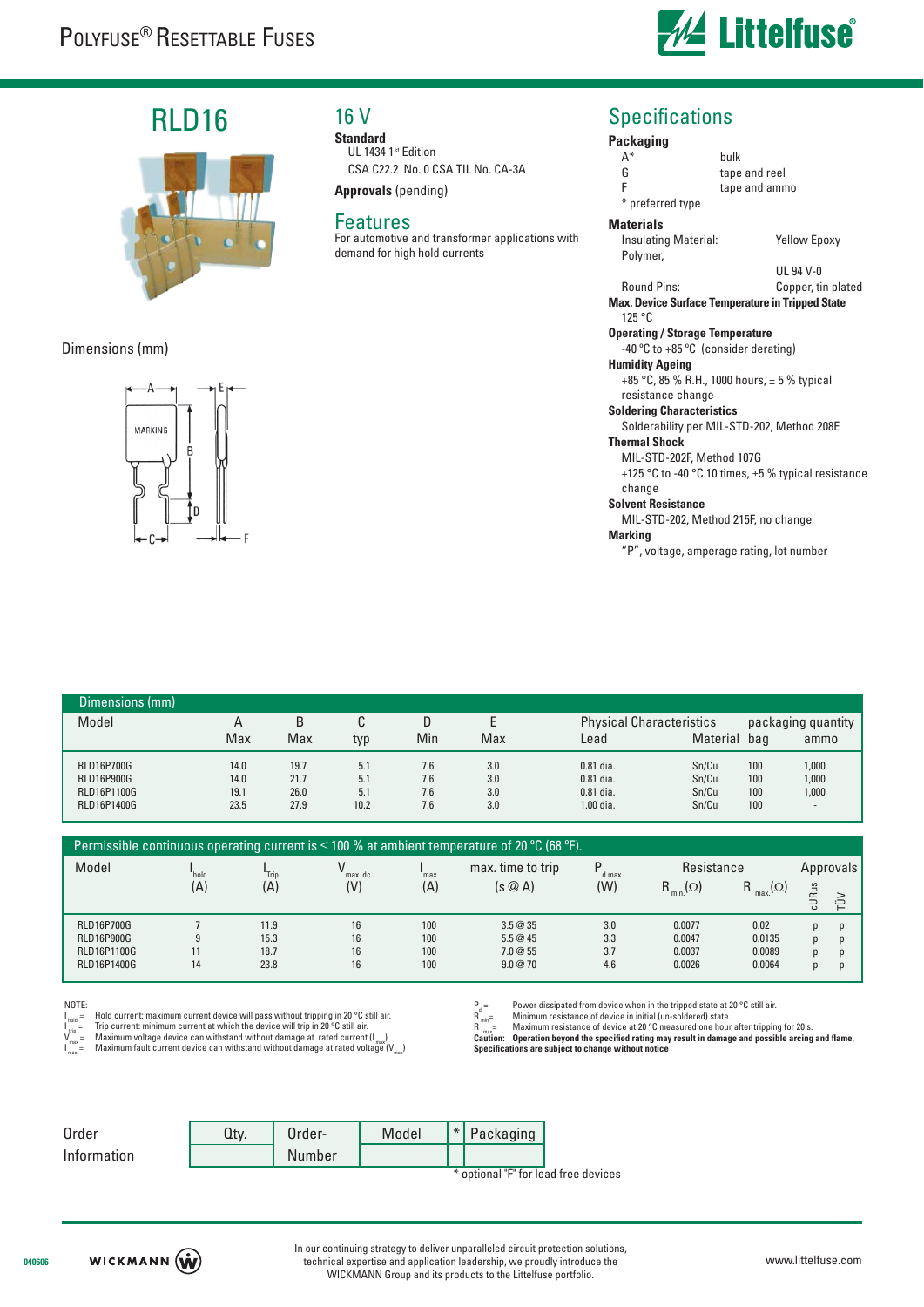

# RLD16



**Fault Current (Amp.)**

## Thermal Derating Chart

| <b>Model</b>      |          | Ambient Operation Temperature - I <sub>hold</sub> (A) |      |       |       |       |       |       |       |  |  |
|-------------------|----------|-------------------------------------------------------|------|-------|-------|-------|-------|-------|-------|--|--|
|                   | $-40 °C$ | $-20 °C$                                              | 0 °C | 23 °C | 40 °C | 50 °C | 60 °C | 70 °C | 85 °C |  |  |
| <b>RLD16P700G</b> | 10.4     | 9.3                                                   | 8.2  | 7.0   | 6.1   | 5.6   | 5.0   | 4.5   | 3.7   |  |  |
| <b>RLD16P900G</b> | 13.3     | 12.0                                                  | 10.6 | 9.0   | 7.8   | 7.1   | 6.5   | 5.8   | 4.7   |  |  |
| RLD16P1100G       | 16.3     | 14.6                                                  | 12.9 | 11.0  | 9.6   | 8.7   | 7.9   | 7.0   | 5.8   |  |  |
| RLD16P1400G       | 20.7     | 18.6                                                  | 16.5 | 14.0  | 12.2  | 11.1  | 10.0  | 9.0   | 7.4   |  |  |